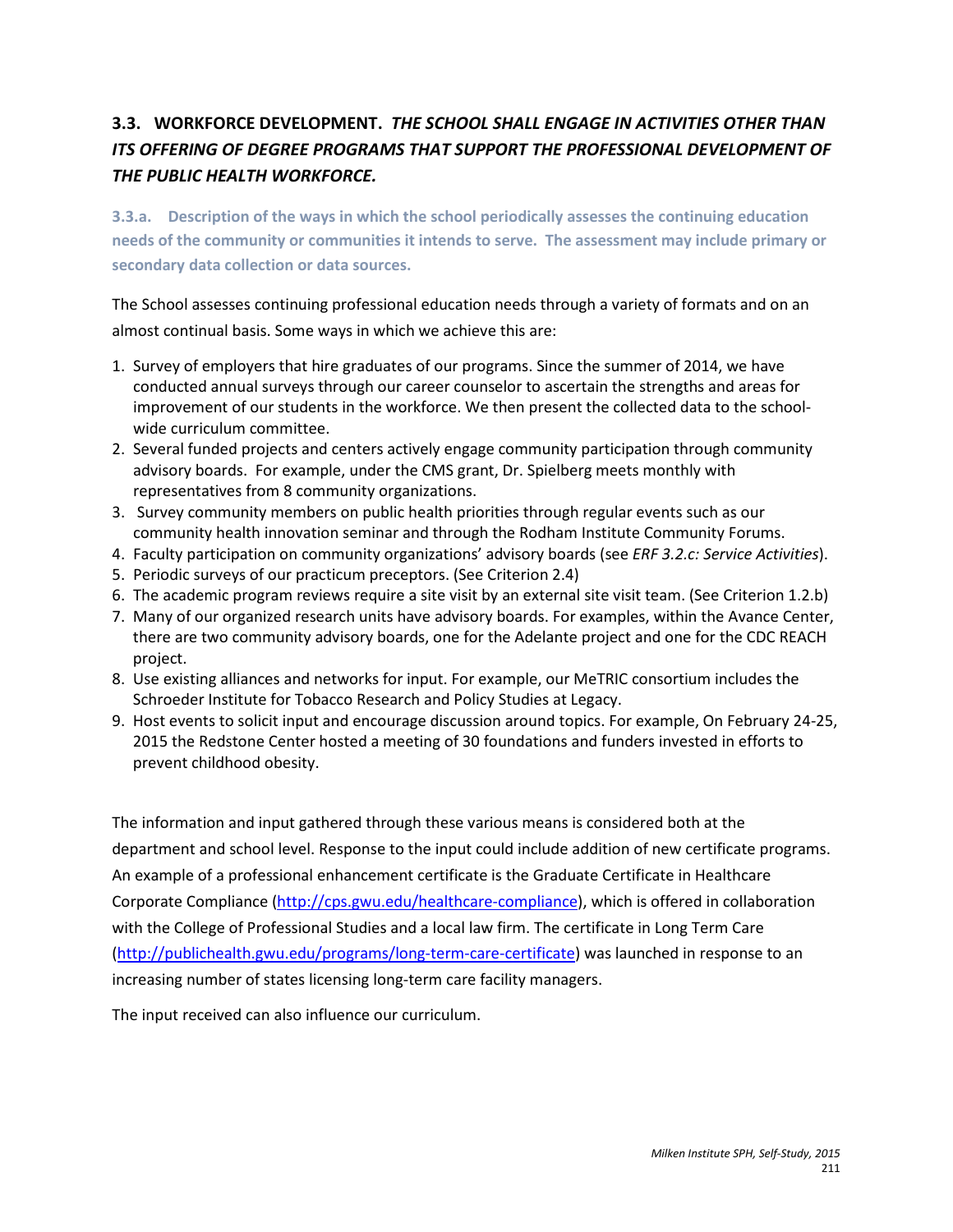The Department of Health Policy and Management responded to input from practice-based faculty with several curricular changes due to changing needs in the field. In 2013 the MPH in Health Policy curriculum was revised to add a course titled "Statistical Analysis in Health Policy" in response to practice recommendations that graduates know the bio-statistical software application STATA. In addition, because the field of health policy has numerous sub-dimensions, the Culminating Experience in Health Policy course was revised in 2014 to provide a "menu" of final project options for the students with real-world clients to better mirror the types of work the students will face in employment after graduation.

The Department of Environmental and Occupational Health changed the format of the culminating experience (CE) for both the Global Environmental Health and the Environmental Health Science and Policy MPH degrees to a course based system, with a one-credit class in both the fall and spring semesters, focused on conducting and communicating a systematic review of the scientific knowledge in a specific area of environmental and occupational health. The new course provides students with skills in demand in the EOH workplace and provides greater structure for timely completion of the CE.

Finally, the School offers numerous open seminars and conferences to address pressing public health issues. Since moving into our new building, we have offered over 175 open access events.

**3.3.b.A list of the continuing education programs, other than certificate programs, offered by the school, including number of participants served, for each of the last three years. Those programs offered in a distance-learning format should be identified. Funded training/continuing education activities may be reported in a separate table. See CEPH Template 3.3.1 (Optional template for funded workforce development activities). Only funded training/continuing education should be reported in Template 3.3.1. Extramural funding for research or service education grants should be reported in Templates 3.1.1 (research) or 3.2.2. (funded service), respectively.**

The SPH offers myriad opportunities for workforce development, which was helped tremendously by the opening of the new SPH building. Workforce development programs, offered by individual departments as well as the School, are presented in *ERF 3.3.b.: Workforce Development Report*. SPH faculty have also been involved in workforce development activities nationally and internationally. In addition to the open forums and panel discussions mentioned earlier, we offer numerous workforce development activities. Some, such as the Public Health Risk Science and Management training program are held annually, while other events are one-time offerings. Funded projects, such as DC-CFAR, support regular and open workforce development seminars. Activities range from hour-long presentations to weeks long training, such as the GW-APHL International Institute for Public Health. Training workshops have been held both locally and globally (e.g. Kenya, Zimbabwe). Target audiences have ranged from city planners and architects to athletes and parents, statisticians, laboratory managers, ministers of health, WHO leadership and, of course, both government and NGO employees. Presentation modalities have included in-person and virtual and participant numbers have ranged from a small handful to thousands.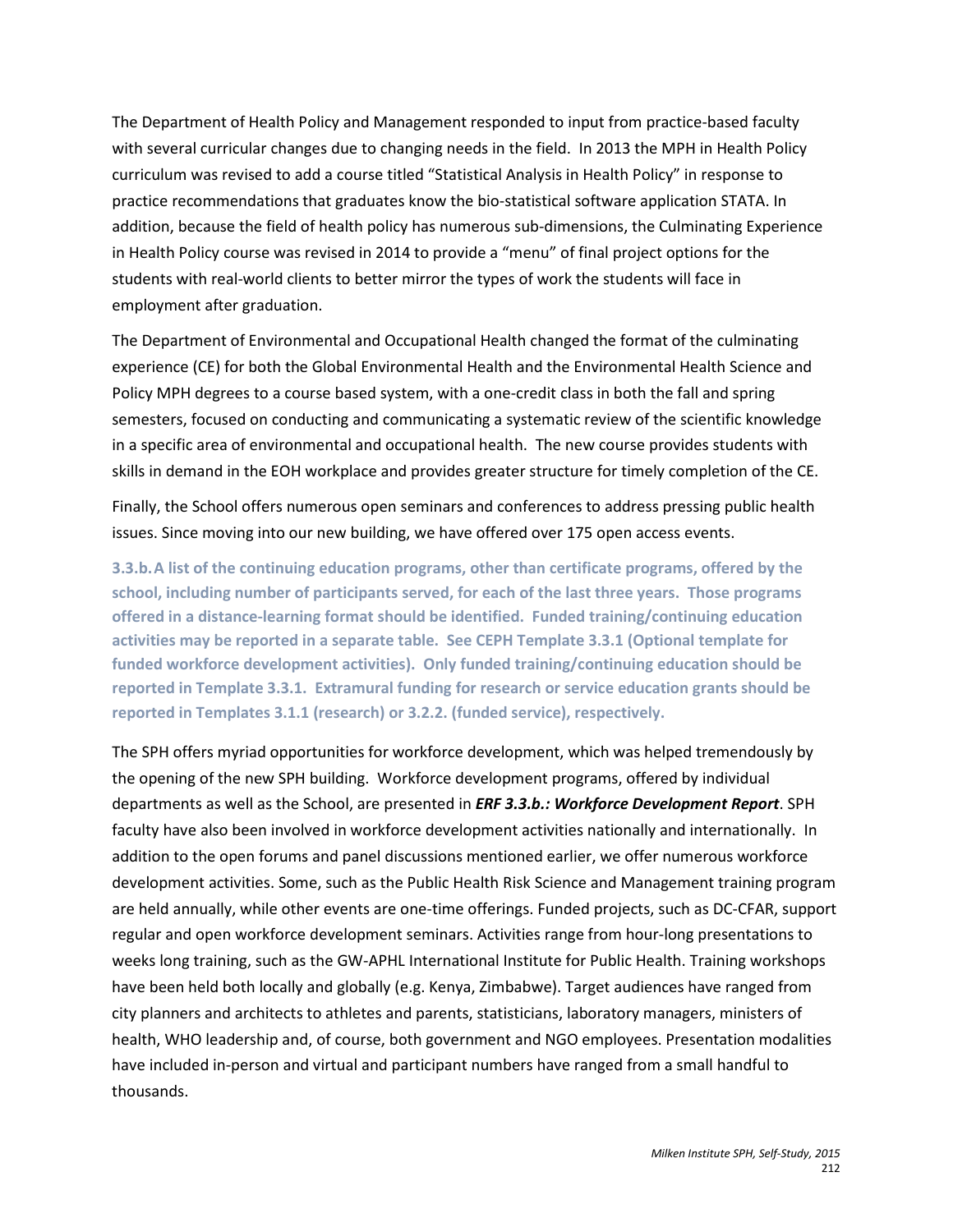# **3.3.c. Description of certificate programs or other non-degree offerings of the school, including enrollment data for each of the last three years.**

In 2013, the SPH evaluated its certificate offerings and enrollment numbers and decided to narrow down the real workforce needs to four certificate programs. The other certificate programs are being phased out and are no longer accepting new students. Current students previously matriculated into any of the discontinued programs, have been permitted to complete the certificate requirements. Deactivated certificates will be discontinued after summer session 2016 when all students have been given ample opportunity to complete the certificate requirements.

The four active certificate programs offered by the SPH are:

- Health [Administration](http://publichealth.gwu.edu/programs/health-administration-generalist-certificate) Generalist (18 credits)
- [Health](http://publichealth.gwu.edu/programs/health-policy-certificate) Policy (18 credits)
- Long [Term](http://publichealth.gwu.edu/programs/long-term-care-certificate) Care (18 credits)
- Public [Health](http://publichealth.gwu.edu/programs/public-health-generalist-certificate) (15 credits)

Our certificate programs attract three types of students:

- Students matriculated in other MPH degrees who want additional, concentrated knowledge in additional areas.
- Students from other GW programs.
- Professionals in the public health workforce who do not have formal public health education.

For additional program information, the website link

is:<http://publichealth.gwu.edu/academics/graduate/certificates>

| <b>Certificate Program</b>                                        | AY 2013-2014 | AY 2014-2015 | AY 2015-2016   |
|-------------------------------------------------------------------|--------------|--------------|----------------|
| <b>Health Administration</b>                                      |              |              |                |
| Generalist                                                        |              |              |                |
| <b>Health Policy</b>                                              |              |              |                |
| Long Term Care                                                    |              |              |                |
| Public Health                                                     |              | 0            | 1 <sup>1</sup> |
| <b>Other Certificate</b>                                          |              |              |                |
| Programs <sup>2</sup>                                             | 18           | 12           | 11             |
| .<br>----<br>$\sim$ $\sim$<br>$\cdots$<br>$\cdot$ $\cdot$ $\cdot$ |              |              |                |

### **Table 3.3.c. Certificate Enrollment**

*Data for this report obtained from fall census each Academic Year.*

*<sup>1</sup>The certificate in public health was just re-launched at the end of last spring. As such, we anticipate notable growth in enrollment.* 

*<sup>2</sup>Students in 'Other Certificate Programs' combines students in deactivated certificate programs who matriculated before the program was deactivated. Students are completing these programs. No applicants are being accepted into these deactivated certificate programs.*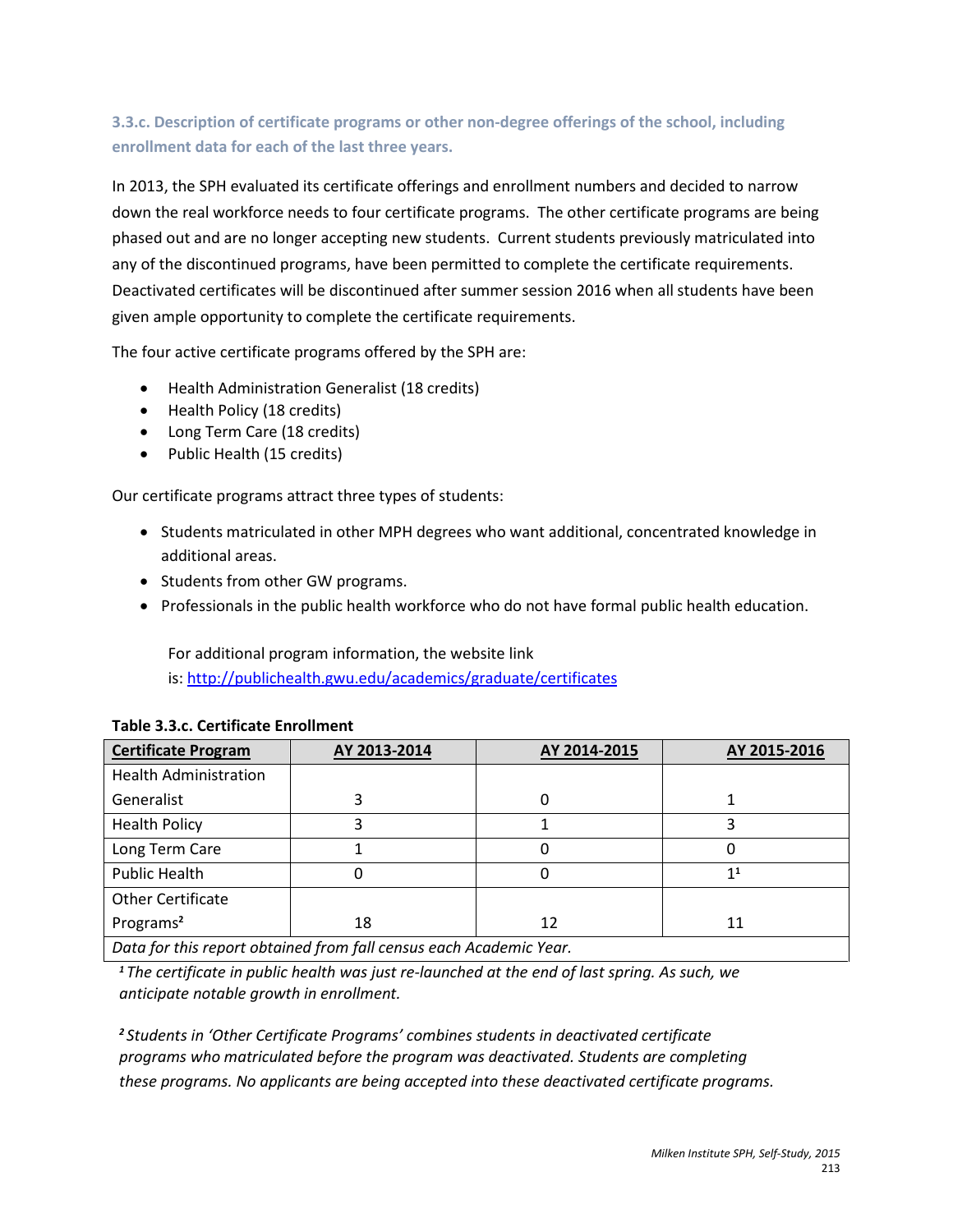#### **Other examples**

- From fall of 2010 through the summer of 2013, the Department of Health Services Management and Leadership (now part of HPM) offered a graduate certificate program in Health Information Technology (HIT), funded by American Recovery and Investment Act (ARRA) monies. This program was coordinated in collaboration with faculty and leaders from different GW schools and organizations, including the School of Business, the School of Engineering and Applied Science, the School of Medicine and Health Services, and GW's Medical Faculty Associates. The 18-credit program curriculum was developed to target four roles defined by the Health and Human Services Office of the National Coordinator (ONC): Clinician and Public Health Leaders; Information Management and Exchange Specialists; Privacy and Security Specialists; and Programmers and Software Engineers. GW's HIT program targeted candidates with either IT experience or healthcare experience. As a stipulation from the grant, all students had to finish the HIT graduate certificate within one calendar year. During the funding period, 250 students successfully completed the HIT graduate certificate program.
- In addition to the certificate programs offered by the School of Public Health, we also collaborate with the College of Professional Studies on a Healthcare Corporate Compliance certificate program [\(http://publichealth.gwu.edu/programs/joint-healthcare-corporate](http://publichealth.gwu.edu/programs/joint-healthcare-corporate-compliance-certificate-and-masters-programs)[compliance-certificate-and-masters-programs\)](http://publichealth.gwu.edu/programs/joint-healthcare-corporate-compliance-certificate-and-masters-programs). This comprehensive, 12-credit certificate offers education in healthcare laws and regulations as well as tools and strategies for creating effective corporate compliance programs. Approximately 30 students are enrolled in this certificate each year.

### **3.3.d.Description of the school's practices, policies, procedures and evaluation that support continuing education and workforce development strategies.**

- **1. Certificate programs.** As mentioned above, the School performs periodic reviews of enrollment numbers in certificate programs. New certificate programs are proposed based on a changing workforce environment or because of an identified need. For example, when the Health Insurance Portability and Accountability Act and the federal Anti-Kickback and Stark Laws were adopted, we saw a need to educate corporate compliance officers. The Health Information Technology certificate was created in response to a call for proposals from the U.S Department of Veterans Affairs.
- **2. Collaborative agreements.** Many of our ongoing workforce activities are in collaboration with external organizations such as the American Public Health Laboratories; USAID; the Lewin Group; and The National Press Club. Through such partnerships we commit to long-term involvement in work force development that is relevant to our partner organizations.
- **3. ASPPH recommendations and reports.** The Milken Institute School of Public Health is an active member in ASPPH. As such, we review and incorporate recommendations from the Association.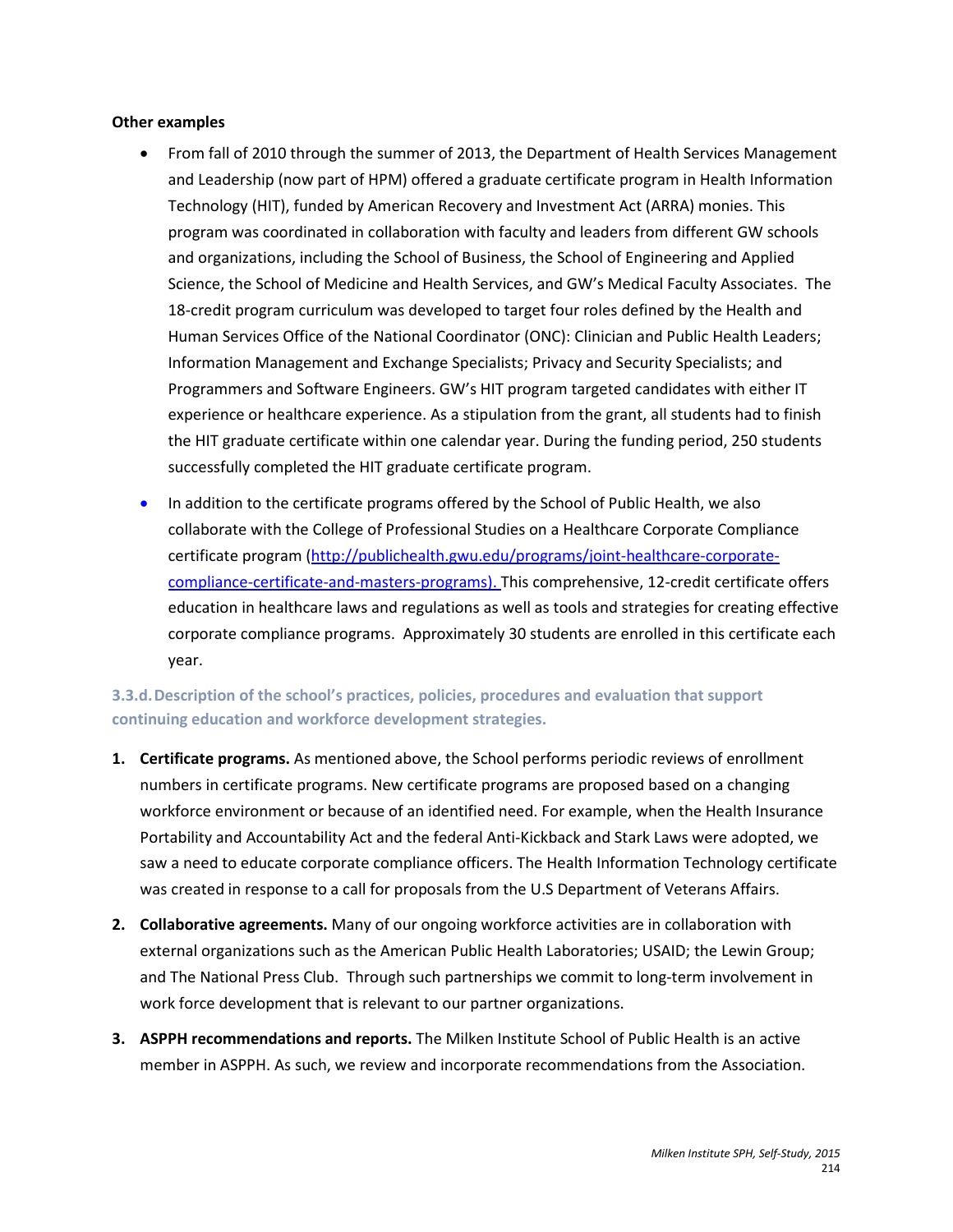# **3.3.e.A list of other educational institutions or public health practice organizations, if any, with which the school collaborates to offer continuing education.**

In addition to those organizations listed in the *ERF 3.3.b: Workforce Development Report*, we have offered many open continuing education events. Over the last three years, SPH has coordinated over 50 events involving faculty, students, and staff of GW as well as the larger public health community. Attendees had the opportunity to participate in discussions at these events, and students also had the opportunity to volunteer for a number of events. Many of these events involved partnering with public health groups, organizations and experts. A selection of highlighted events held since 2013 are described below.

- During Cancer Prevention Month in 2013, the SPH partnered with the Breast Cancer Fund and the H. John Heinz III Center for Science, Economics and the Environment to host an event focused on breast cancer prevention. The event highlighted the results of a groundbreaking report by the Interagency Breast Cancer and Environmental Research Coordinating Committee released earlier that year. Participants included representatives from the partner organizations as well as the National Institute of Environmental Health Sciences. [http://gwtoday.gwu.edu/breast-cancer-experts-emphasize-importance-environment](http://gwtoday.gwu.edu/breast-cancer-experts-emphasize-importance-environment-prevention)[prevention.](http://gwtoday.gwu.edu/breast-cancer-experts-emphasize-importance-environment-prevention)
- An event in March 2013 with featured guest Ashley Judd, actress, humanitarian and public health advocate, that focused on women's rights and reproductive health. [http://gwtoday.gwu.edu/ashley-judd-talks-women's-health-gw.](http://gwtoday.gwu.edu/ashley-judd-talks-women%E2%80%99s-health-gw)
- In May 2013, GW hosted the Global Engagement in Care conference, which was co-hosted by the DC Developmental Center for AIDS Research (DC-DCFAR). DC-DCFAR is housed within Milken Institute School of Public Health. The event featured then Secretary of Health and Human Services Kathleen Sebelius. The U.S. Department of Health and Human Services and the Office of the US Global AIDS Coordinator also assisted in the planning. Representatives from the CDC, the White House and OGAC were present. [http://Utoday.gwu.edu/kathleen-sebelius-discusses](http://gwtoday.gwu.edu/kathleen-sebelius-discusses-global-engagement-hivaids?utm_source=gwtodayemail&utm_medium=email&utm_campaign=gwtodayemail051313)[global-engagement-hivaids.](http://gwtoday.gwu.edu/kathleen-sebelius-discusses-global-engagement-hivaids?utm_source=gwtodayemail&utm_medium=email&utm_campaign=gwtodayemail051313)
- In April 2013, SPH partnered with TEDMED to host TEDMED Great Challenges Day, which was made possible by the Robert Wood Johnson Foundation. Over 40 SPH students volunteered at the event, and two SPH faculty members led breakout sessions. View the media advisory about the event here: [http://www.newswise.com/articles/gw-hosts-tedmed-s-great-challenges-day](http://www.newswise.com/articles/gw-hosts-tedmed-s-great-challenges-day-to-collaborate-on-complex-problems-in-healthcare)[to-collaborate-on-complex-problems-in-healthcare.](http://www.newswise.com/articles/gw-hosts-tedmed-s-great-challenges-day-to-collaborate-on-complex-problems-in-healthcare)
- The SPH worked with student leaders, faculty and staff at the school to host a forum focused on gun violence and mental health in April 2013. Students from the Public Health Student Association, the Black Public Health Student Association, Health Policy Student Association and the Department of Professional Psychology developed and shaped the content, themes and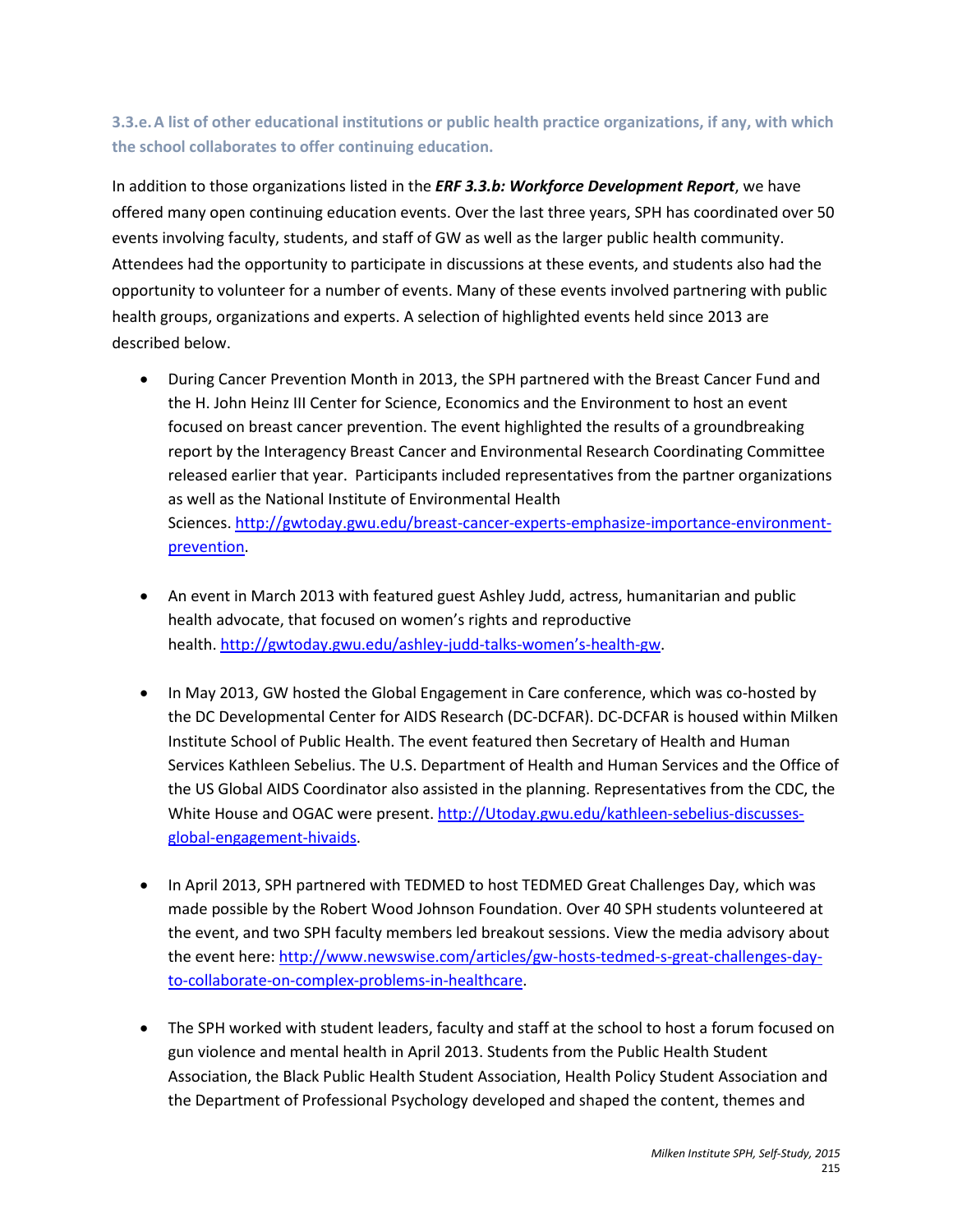agenda. Panelists included Georges Benjamin of the American Public Health Association; Daniel Webster of the Center for Gun Policy and Research at the Johns Hopkins Bloomberg School of Public Health, Paramjit Joshi of Children's National Medical Center; Richard Cooter and Olga Acosta Price from GW[. http://gwtoday.gwu.edu/forum-examines-gun-regulations-and-public](http://gwtoday.gwu.edu/forum-examines-gun-regulations-and-public-health-policy)[health-policy.](http://gwtoday.gwu.edu/forum-examines-gun-regulations-and-public-health-policy)

- During National Public Health Week 2013, SPH partnered with the American Public Health Association to host a screening of the film *Escape Fire: The Fight to Rescue American Healthcare.*  The screening was followed by a panel discussion that included a physician who appeared in the film, a SPH faculty member, and the president and CEO of Core Health. The following story compiles the week's activities as experienced on social media: [https://storify.com/GWPublicHealth/national-public-health-week-at-sphhs-2013.](https://storify.com/GWPublicHealth/national-public-health-week-at-sphhs-2013)
- In December 2013, SPH hosted a discussion focused on the future of public health education. The collaborative program included guest speakers Donna Petersen, Dean of the University of South Florida's College of Public Health; Jon Andrus, Pan American Health Organization Deputy Director; Howard Koh, U.S. Assistant Secretary for Health; and Rajiv Rimal, Professor and Chair of the Department of Prevention and Community Health at SPH. View a story about both the mHealth event and the future of public health education event in *GW Today* here: <http://gwtoday.gwu.edu/re-visioning-public-health-and-medicine-21st-century>*.*
- In February 2014, SPH hosted a week-long series of events to raise awareness for eating disorders, especially on college campuses. The week's main event featured guest Mika Brzezinski, co-host of MSNBC's "Morning Joe." View the week's agenda here: http://publichealth.gwu.edu/content/sphhs-raises-awareness-eating-disorders-full-weekevents.
- The SPH has hosted multiple events on the Patient Protection and Affordable Care Act, including one in which SPH partnered with the Vitality Institute in February 2014. The Vitality Institute is an action-oriented global research organization. The panel discussion included the Acting Surgeon General of the U.S., the Chief Medical Officer from the Centers for Medicare and Medicaid Services and health policy experts from the private sector and academia, including SPH.
- For 14 years, GW has been involved in the Global Health Mini-University, a day-long conference sponsored by SPH, USAID and the Global Health Professional and Organizational Development. Students, faculty, staff throughout GW and members of the public health community have the opportunity to attend sessions, lead sessions, and present their research. View Global Health Mini-University Conference Highlights from 2015: [http://www.mini](http://www.mini-university.org/content/2015-highlights)[university.org/content/2015-highlights.](http://www.mini-university.org/content/2015-highlights)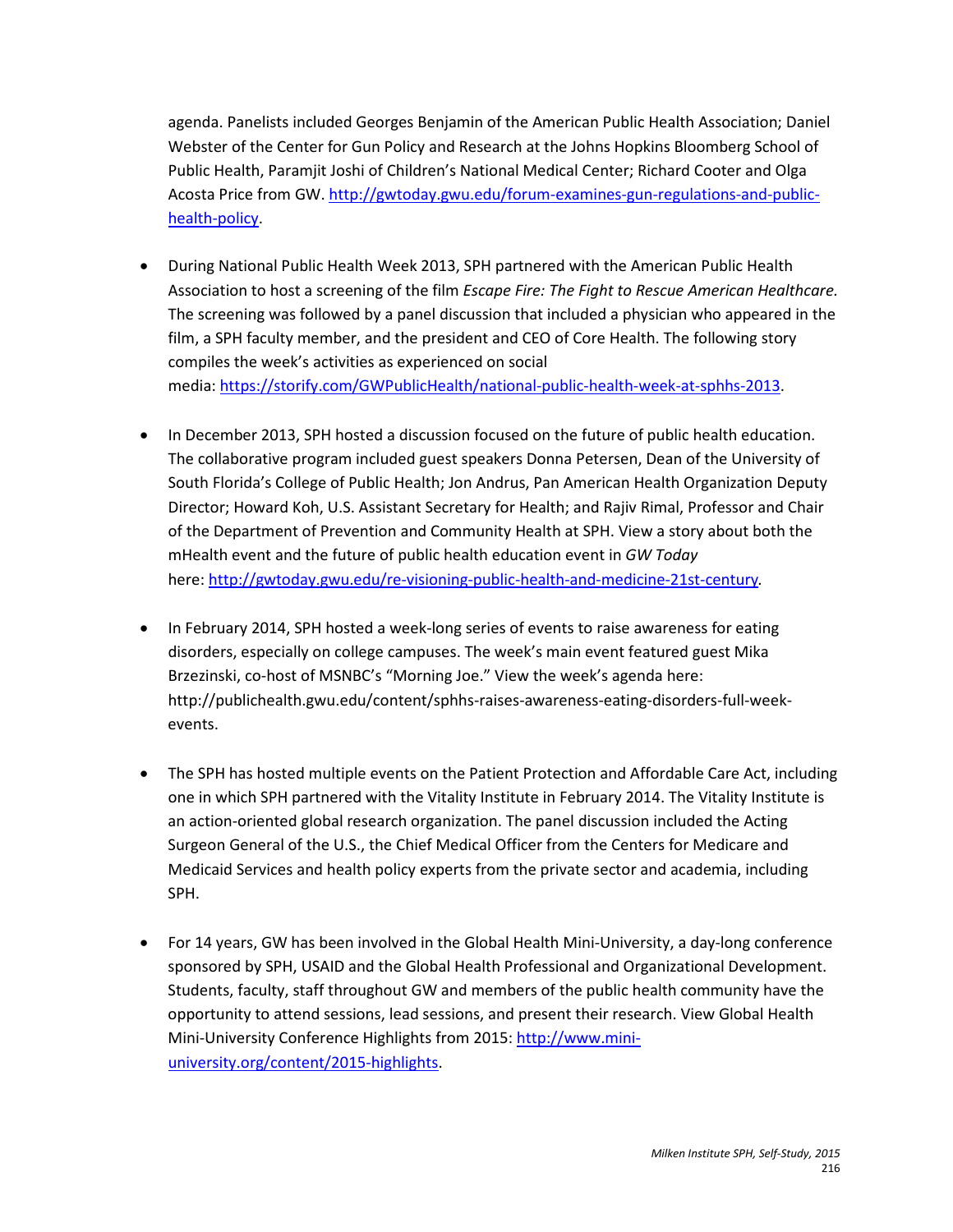• In the fall of 2014, SPH hosted two major events surrounding the Ebola virus outbreak crisis. The first event, held in September, focused on the Global Health Security Agenda and was held in collaboration with the White House. SPH faculty members spoke at the event and were involved in the development of the Global Health Security Agenda. The second event, held in October, convened a panel of SPH faculty experts to discuss current challenges and how to move forward. Read the press release about the October event here: [http://publichealth.gwu.edu/content/ebola-panel.](http://publichealth.gwu.edu/content/ebola-panel)

• In December 2014, the SPH worked with WETA, the DC-area's public broadcasting station, to film a segment for its documentary series, "Cancer: The Emperor of All Maladies," in the SPH auditorium. The documentary was based off the book by Pulitzer-Prize-winning author Siddhartha Mukherjee. The segment filmed at SPH featured host Katie Couric, global news anchor, Yahoo! News and co-founder, Stand Up To Cancer (SU2C); with Ken Burns, executive producer and series creative consultant; Siddhartha Mukherjee, author, "The Emperor of All Maladies: A Biography of Cancer"; and Sharon Percy Rockefeller, president & CEO, WETA.

• In June 2015, The George Washington University mHealth Collaborative and ICF International hosted a 1-day symposium on the challenges and opportunities around the integration of mHealth into health systems for disease prevention and management. Topics covered included mHealth and health behavior change, the use of Apple's ResearchKit, text messaging in health systems for patient care and engagement, cyber security and privacy, and global mHealth. The symposium featured speakers from the George Washington University, the National Institutes of Health, the Veteran's Affairs Office of Connected Health, the Dana Farber Cancer Institute, Johns Hopkins University and ICF International. See more

at: [https://smhs.gwu.edu/mhealth/events/symposium-mhealth-health-systems-era-healthcare](https://smhs.gwu.edu/mhealth/events/symposium-mhealth-health-systems-era-healthcare-transformation)[transformation](https://smhs.gwu.edu/mhealth/events/symposium-mhealth-health-systems-era-healthcare-transformation) 

**3.3.f. Assessment of the extent to which this criterion is met and an analysis of the school's strengths, weaknesses and plans relating to this criterion.**

This criterion is met.

### **Strengths:**

- The new building supports greater flexibility in offering continuing education opportunities.
- SPH has established many long-term collaborations for workforce training.
- SPH works collaboratively with other GW units to offer continuing education.

### **Challenges:**

- No centralized office to coordinate all workforce activities.
- Funding for important workforce development is limited.
- We do not currently track workforce funding specifically.